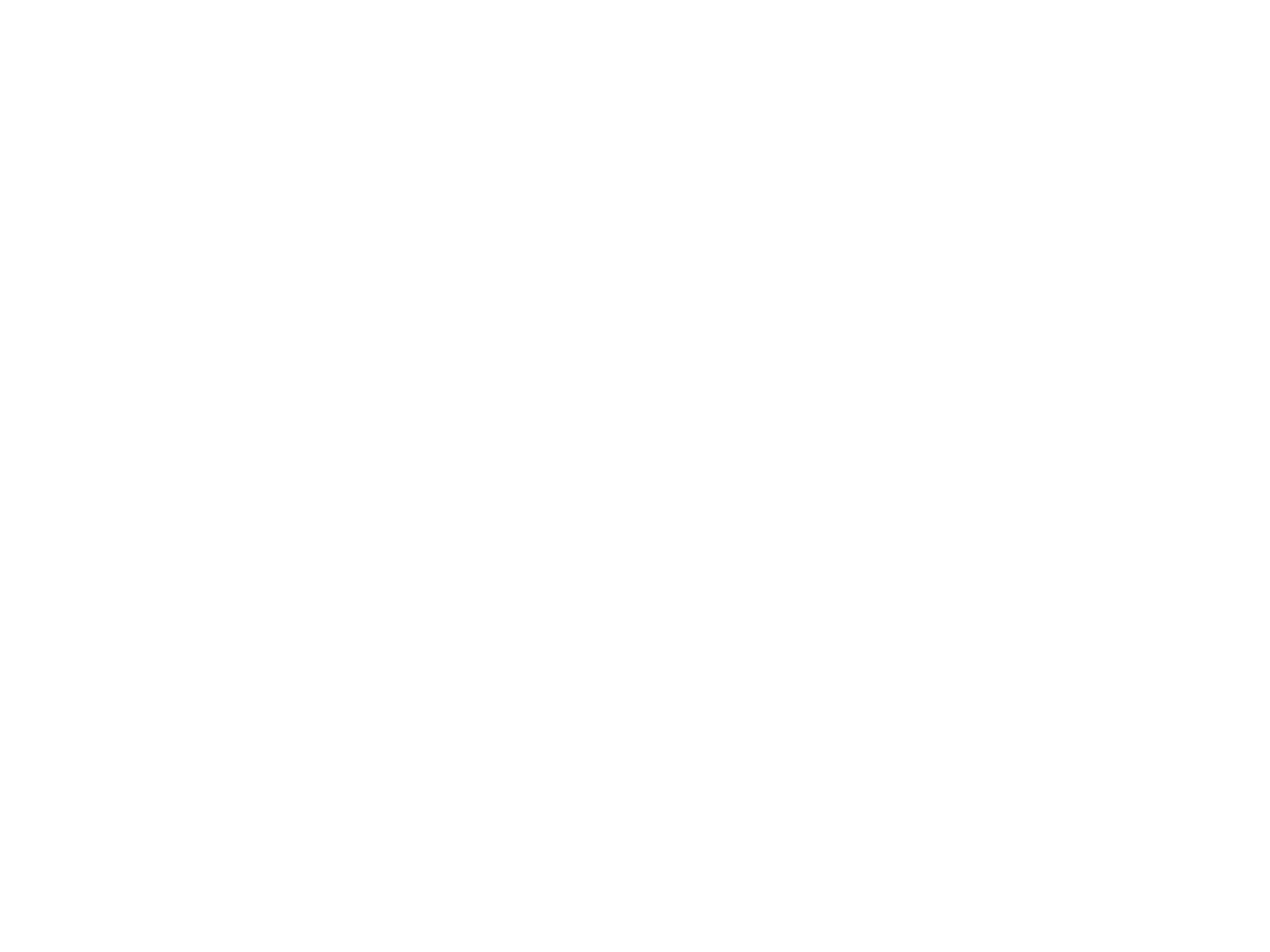

ಗುತ್ತಿಗೆದಾರ. ಮ್/ಸ್. ಮಾರುತಿ ಇನ್ಸ್ಟಾಸ್ಟ್ರಕ್ಚರ್ & ಡೆವೆಲೊಫೇರ್ಸ್

#### ಕಾರ್ಯಗತ ಸಾರಾಂಶ

ಪೀಠಿಕೆ MoEF ಅಧಿಸೂಚನೆS.O. 14-09-2006ರ ದಿನಾಂಕ 1533(ಇ) ಪ್ರಕಾರ ಪರಿಸರ ಅನುಮತಿಗಾಗಿ ಇಐಎ ವರದಿಯನ್ನು ಸಿದ್ಧಪಡಿಸುವ ಸಲುವಾಗಿಮ್/ಸ್. ಮಾರುತಿ ಇನ್ಫ್ರಾಸ್ಟ್ರಕ್ಚರ್ ೩ ಡೆವೆಲೊಫೇರ್ಸ್ ಅವರು ಸಾಮಾನ್ಯ ಮರಳು ಹೊರತೆಗೆಯಲು ಟಿಒಆರ್ ಅರ್ಜಿಸಲ್ಲಿಸಿದರು.ಗುತ್ತಿಗೆ ಪ್ರದೇಶ ಹೊಂದಿರುವ 25.00 ಎಕರೆ ಪ್ರದೇಶದ ಸರ್ವೇ ನಂ .191 ಕರಿಚೇದು ಗ್ರಾಮ, ಬಳ್ಳಾರಿ ತಾಲ್ಲೂಕು, ಬಳ್ಳಾರಿ ಜಿಲ್ಲೆ ಕರ್ನಾಟಕ ರಾಜ್ಯದಲ್ಲಿದೆ.

13 ಸೆಪ್ಟೆಂಬರ್ 2018 ಮತ್ತು 11 ಡಿಸೆಂಬರ್2018ರ ಮಾನ್ಯ ಎನ್ಜ್ರೆಟಿ ಆದೇಶದ ಪ್ರಕಾರ ಪ್ರಸ್ತಾವಿತ ಯೋಜನೆಯು 5 ಹೆಕ್ಸೇರ್ಗಿಂತ ಹೆಚ್ಚಿನ ಪ್ರಮಾಣದಲ್ಲಿರುವುದರಿಂದ ಇದನ್ನು "ಬಿ1" ವರ್ಗವೆಂದು ಪರಿಗಣಿಸಲಾಗಿದೆ. ಪರಿಸರ ಪರಿಣಾಮದ ಮೌಲ್ಯಮಾಪನ (ಇಐಎ) ವರದಿಯನ್ನು ತಯಾರಿಸಲು ಉಲ್ಲೇಖಿತ ನಿಯಮಗಳ (ಟಿಒಆರ್) ನಿರ್ಣಯಕ್ಕಾಗಿ ಕೆಎಸ್ಇಎಸಿ 17 ಡಿಸೆಂಬರ್ 2019 ರಂದು ನಡೆದ 236ನೇ ಎಸ್ಇಎಸಿ ಸಭೆಯಲ್ಲಿ ಪ್ರಸ್ತಾವಿತ ಯೋಜನೆಗಾಗಿ ಪೂರ್ವ ಪರಿಸರ ಅನುಮತಿ ನೀಡುವ ಅರ್ಜಿಯನ್ನು ಪರಿಗಣಿಸಲಾಗಿದೆ. ಇಐಎ ವರದಿ ಮತ್ತು ಪರಿಸರ ನಿರ್ವಹಣಾ ಯೋಜನೆ ತಯಾರಿಸಲು ಮತ್ತು

ಸಾರ್ವಜನಿಕ ವಿಚಾರಣೆಯನ್ನು ನಡೆಸಲು ಸಮಿತಿ ನಿರ್ದಿಷ್ಟ ಉಲ್ಲೇಖಿತ ನಿಯಮಗಳನ್ನು (ಟಿಒಆರ್) ಸೂಚಿಸಿದೆ.ಅದರ ಪತ್ರ

ಸಂಖ್ಯೆ ಎಸ್ಇಎಎ 798 ಎಂಐಎನ್ 2019.

#### ಯೋಜನೆಯ ಸ್ಥಳ

25.00 ಎಕರೆ ವಿಸ್ತೀರ್ಣದ ಗಣಿಗಾರಿಕೆ ಪ್ರದೇಶವನ್ನು ಹೊಂದಿರುವ ಸಾಮಾನ್ಯ ಮರಳು ಗಣಿ ಗುತ್ತಿಗೆಯು, ಸರ್ವೇ ನಂ .191 ಕರಿಚೇದು ಗ್ರಾಮ, ಬಳ್ಳಾರಿ ತಾಲ್ಲೂಕು, ಬಳ್ಳಾರಿ ಜಿಲ್ಲೆ ಕರ್ನಾಟಕ ರಾಜ್ಯದಲ್ಲಿದೆ.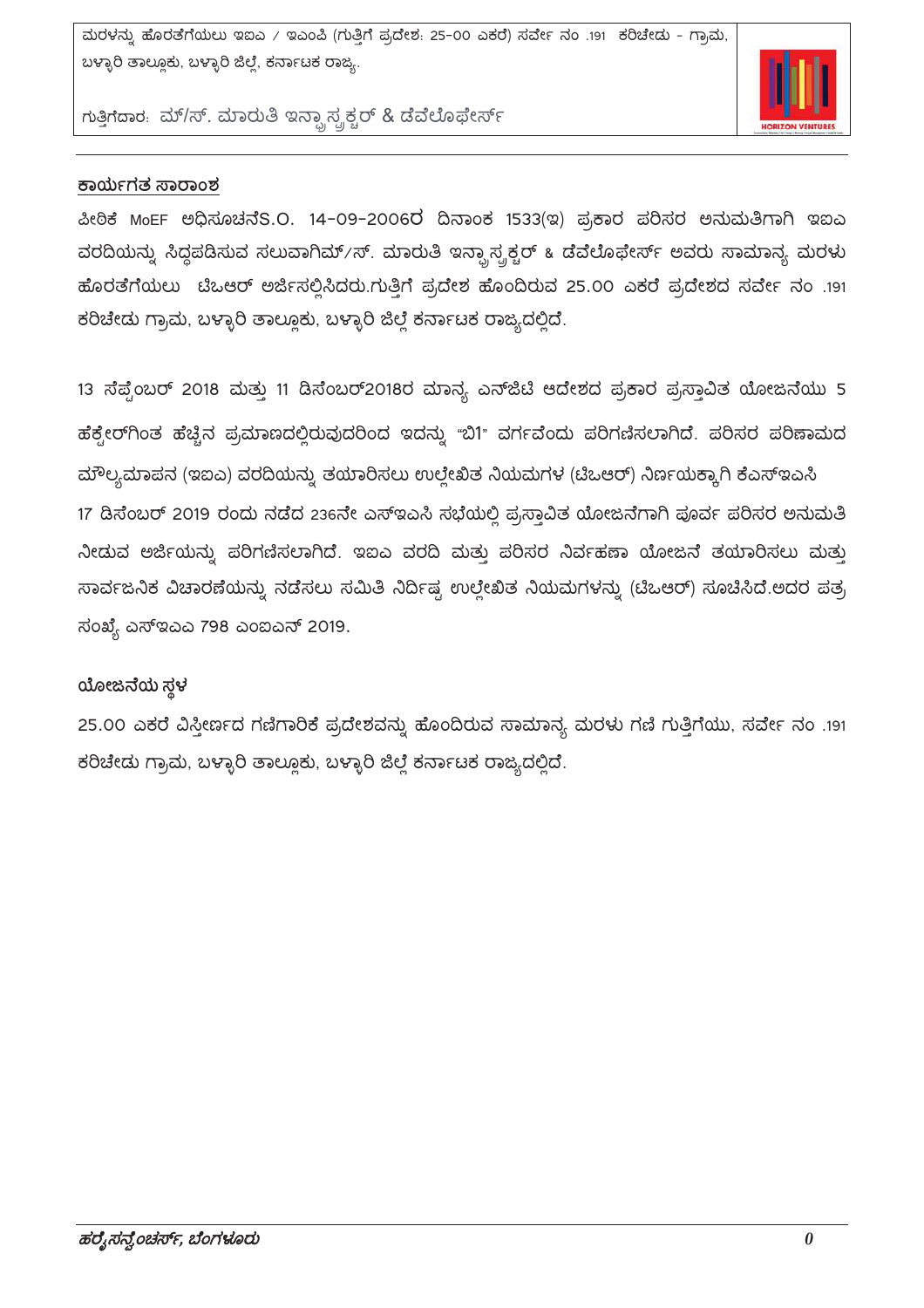

ಗುತ್ತಿಗೆದಾರ. ಮ್/ಸ್. ಮಾರುತಿ ಇನ್ಫ್ರಾಸ್ಟ್ರಕ್ಚರ್ & ಡೆವೆಲೊಫೇರ್ಸ್

| ಕ್ರಮಸಂಖ್ಯೆ | ವಿವರಣೆ                   | ವಿವರಗಳು                                                                                     |                 |                 |                 |
|------------|--------------------------|---------------------------------------------------------------------------------------------|-----------------|-----------------|-----------------|
| 1.         | ಅಕ್ಷಾಂಶ ರೇಖಾಂಶ           | <b>Corner Point</b><br>N <sub>o</sub>                                                       | Latitude        |                 | Longitude       |
|            |                          | $BP-1$                                                                                      | N 15° 19' 33.9" |                 | E 77° 03' 39.2" |
|            |                          | $BP-2$                                                                                      |                 | N 15°19' 32.7"  | E 77° 03' 42.6" |
|            |                          | $BP-3$                                                                                      |                 | N 15° 19' 27.6" | E 77° 03' 41.7" |
|            |                          | $BP-4$                                                                                      |                 | N 15° 19' 27.5" | E 77° 03' 43.2" |
|            |                          | $BP-5$                                                                                      |                 | N 15° 19' 24.8" | E 77° 03' 42.1" |
|            |                          | $BP-6$                                                                                      |                 | N 15° 19' 23.2" | E 77° 03' 45.0" |
|            |                          | $BP-7$                                                                                      |                 | N 15° 19' 25.3" | E 77° 03' 45.9" |
|            |                          | $BP-8$                                                                                      |                 | N 15° 19' 27.3" | E 77° 03' 45.9" |
|            |                          | $BP-9$                                                                                      |                 | N 15° 19' 32.6" | E 77° 03' 42.9" |
|            |                          | <b>BP-10</b>                                                                                |                 | N 15° 19' 30.5" | E 77° 03' 48.6" |
|            |                          | <b>BP-11</b>                                                                                |                 | N 15° 19' 20.8" | E 77° 03' 47.2" |
|            |                          | <b>BP-12</b>                                                                                |                 | N 15° 19' 21.2" | E 77° 03' 46.3" |
|            |                          | <b>BP-13</b>                                                                                |                 | N 15° 19' 17.7" | E 77° 03' 45.6" |
|            |                          | <b>BP-14</b>                                                                                |                 | N 15°19' 20.7"  | E 77° 03' 42.9" |
|            |                          | <b>BP-15</b>                                                                                |                 | N 15° 19' 20.9" | E 77° 03' 38.2" |
|            |                          | <b>BP-16</b>                                                                                |                 | N 15° 19' 17.3" | E 77° 03' 37.4" |
|            |                          | <b>BP-17</b>                                                                                |                 | N 15° 19' 17.8" | E 77° 03' 35.4" |
| 2.         | ಯೋಜನೆಯ ಎತ್ತರ MSL         | 394M to 392M MSL                                                                            |                 |                 |                 |
| 3.         | ಉದ್ದೇಶಿತ ಯೋಜನಾ ಸ್ಥಳದಲ್ಲಿ | ಭೂಬಳಕೆಯ ಪ್ರಕಾರ                                                                              |                 | ಪ್ರಸ್ತುತಭೂ      | ಗುತ್ತಿಗೆಯ       |
|            | ಭೂಬಳಕೆ                   |                                                                                             |                 | ಬಳಕೆ            | ಅಂತ್ಯ(Haಪ್ರದೇಶ) |
|            |                          | ಗಣಿಗಾರಿಕೆಗಾಗಿ ಪ್ರದೇಶ<br>$\omega$ ವರ್ $\omega$ ರ್ಡನ್ / ಡಂಪ್<br>ಬಫರ್ವಲಯ<br>ಸ್ಕ್ರೀನಿಂಗ್ ಪ್ರದೇಶ |                 | (Haಪ್ರದೇಶ)      |                 |
|            |                          |                                                                                             |                 |                 | 8.29            |
|            |                          |                                                                                             |                 |                 | 0.05            |
|            |                          |                                                                                             |                 | --              | 1.14            |
|            |                          |                                                                                             |                 |                 | 0.04            |
|            |                          | ಪ್ರದೇಶವನ್ನು<br>ಬಳಸಲಾಗುವುದಿಲ್ಲ                                                               |                 | 10.12           | --              |
|            |                          |                                                                                             |                 |                 |                 |
|            |                          | ಒಟ್ಟು                                                                                       |                 | 10.12           | 10.12           |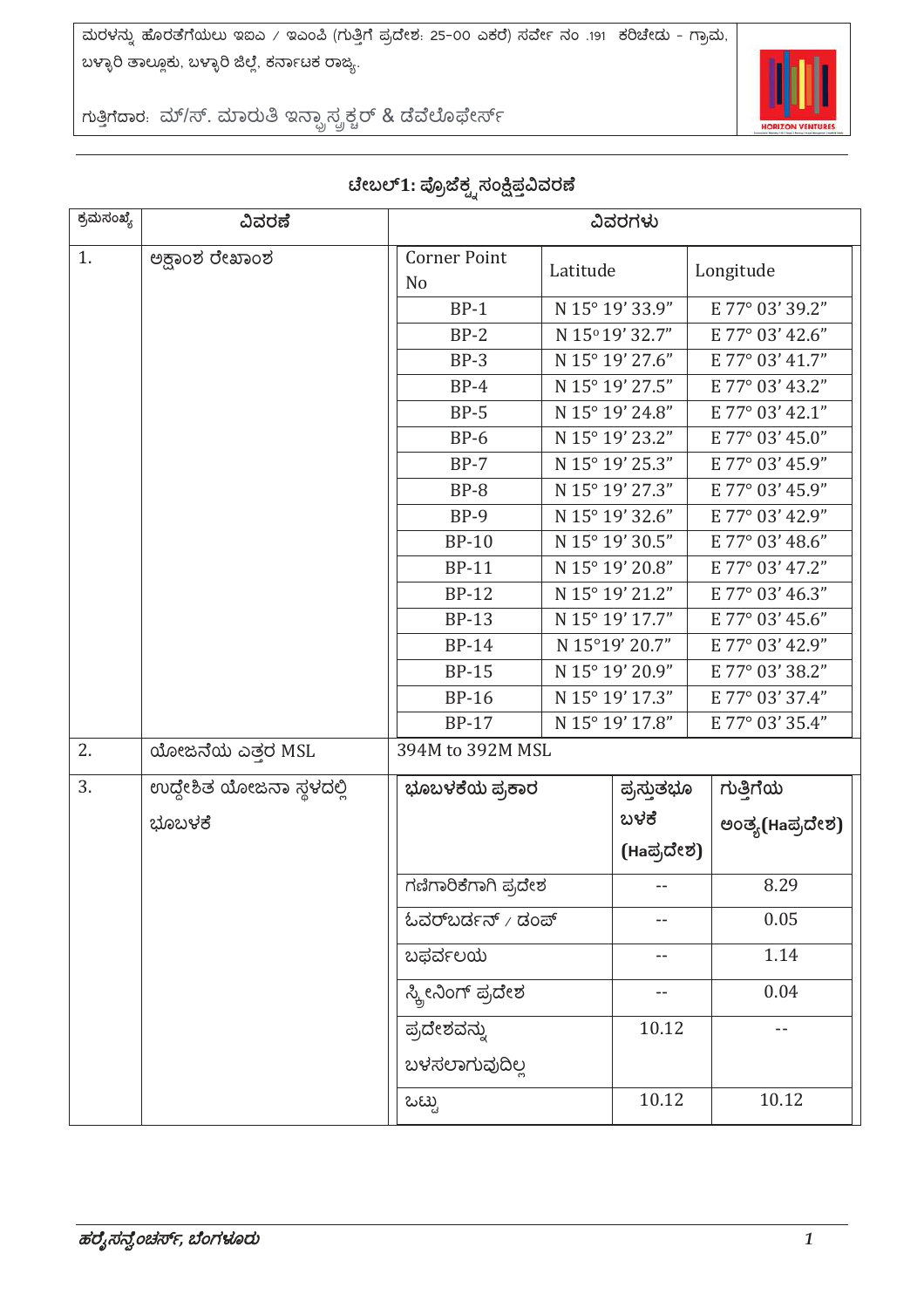

ಗುತ್ತಿಗೆದಾರ. ಮ್/ಸ್. ಮಾರುತಿ ಇನ್ಫ್ರಾಸ್ಟ್ರಕ್ಚರ್ & ಡೆವೆಲೊಫೇರ್ಸ್

| ಕ್ರಮಸಂಖ್ಯೆ | ವಿವರಣೆ                         | ವಿವರಗಳು                                                   |
|------------|--------------------------------|-----------------------------------------------------------|
| 4.         | ಹತ್ತಿರದ ರಸ್ತೆ ಮಾರ್ಗ            | ರಾಷ್ಟ್ರೀಯ ಹೆದ್ದಾರಿ ಎನ್ಎಚ್ 63 -ದಕ್ಷಿಣದ ಕಡೆಗೆ 19.80 ಕಿ.ಮೀ,  |
|            |                                | (ಬಳ್ಳಾರಿಯಿಂದ ಗುಂಟಕಲ್ ರಸ್ತೆ)                               |
|            |                                | ರಾಜ್ಯ ಹೆದ್ದಾರಿ ಎಸ್ಎಚ್ 132-ಆಗ್ನೇಯ ಕಡೆಗೆ 6.30 ಕಿ.ಮೀ.        |
|            |                                | (ಬಳ್ಳಾರಿಯಿಂದ ಅರಿಕೇರಾ ರಸ್ತೆ)                               |
|            |                                | ಪ್ರಮುಖ ಜಿಲ್ಲಾ ರಸ್ತೆ - ಕರಿಚೆಡುನಿಂದ ಬಸರಕೋಡು ರಸ್ತೆ - 0.40    |
|            |                                | ಕಿ.ಮೀ ಪಶ್ಚಿಮಕ್ಕೆ                                          |
| 5.         | ಹತ್ತಿರದ ರೈಲ್ವೆ ನಿಲ್ದಾಣ         | ಹಗರಿ ರೈಲ್ವೆ ನಿಲ್ದಾಣ-18.85 ಕಿ.ಮೀ ದಕ್ಷಿಣದ ಕಡೆಗೆ.            |
| 6.         | ಹತ್ತಿರದ ರೈಲ್ವೆ ಮಾರ್ಗ           | ಹಗರಿ ರೈಲ್ವೆ ನಿಲ್ದಾಣ-18.85 ಕಿ.ಮೀ ದಕ್ಷಿಣದ ಕಡೆಗೆ             |
| 7.         | ಹತ್ತಿರದ ಏರ್ಪೋರ್ಚ್              | ಬಳ್ಳಾರಿ ಅಂತರಾಷ್ಟ್ರೀಯ ವಿಮಾನ ನಿಲ್ದಾಣ, ಬಳ್ಳಾರಿ -23.6 ಕಿ.ಮೀ,  |
|            |                                | ನ್ಶೆಋತ್ಯ ಕಡೆಗೆ                                            |
| 8.         | ಹತ್ತಿರದ ಗ್ರಾಮ / ಪ್ರಮುಖ ಪಟ್ಟಣ   | ಕರಿಚೆಡು ಗ್ರಾಮ - 0.90 ಕಿ.ಮೀ(ಆಗ್ನೇಯ) ಬಳ್ಳಾರಿ - 20.30        |
|            |                                | ಕಿ.ಮೀ(ನೈಋತ್ಯ)                                             |
| 9.         | ಬೆಟ್ಟಗಳು / ಕಣಿವೆಗಳು            | 10 ಕಿ.ಮೀವ್ಯಾಪ್ತಿಯಲ್ಲಿಯಾವುದೇಪ್ರಮುಖಬೆಟ್ಟಗಳುಮತ್ತುಕಣಿವೆಗಳಿಲ್ಲ |
| 10.        | ಪರಿಸರ ಸೂಕ್ಷ್ಮವಲಯ               | ಪರಿಸರ ಸೂಕ್ಷ್ಮವಲಯ 10ಕಿ.ಮೀ.                                 |
| 11.        | ಕಾಯ್ದಿರಿಸಿದ / ಸಂರಕ್ಷಿತ ಕಾಡುಗಳು | ಜಂಗಮರ ಹೊಸಹಳ್ಳಿ ಮೀಸಲು ಅರಣ್ಯ - 1.70 ಕಿಮೀ (ಆಗ್ನೇಯ)           |
| 12.        | ಐತಿಹಾಸಿಕ / ಪ್ರವಾಸಿ ಸ್ಥಳಗಳು     | 5ಕಿ.ಮೀ ವ್ಯಾಪ್ತಿಯಲ್ಲಿ ಯಾವುದೇ ಪ್ರಮುಖ ಐತಿಹಾಸಿಕ $\times$      |
|            |                                | ಪ್ರವಾಸಿಸ್ಥಳಗಳು ಇಲ್ಲ                                       |
| 13.        | ಹತ್ತಿರದ ಕೈಗಾರಿಕೆಗಳು            | ಪಾಟೀಲ್ ಇಂಡಸ್ಟ್ರೀಸ್ - 11.76 (SW)ನೈಋತ್ಯ                     |
| 14.        | ಹತ್ತಿರದ ಜಲಮೂಲಗಳು               | ಸ್ಯೆಟ್ ಹಗರಿ ನದಿಯಲ್ಲಿದೆ.                                   |

#### ಪ್ರಾಜೆಕ್ಟ್ ವಿವರಣೆ

#### ಗಣಿಗಾರಿಕೆಯ ವಿಧಾನ

ಪ್ರದೇಶವನ್ನು ಓಪನ್ ಕಾಸ್ಟ್, ಆರೇ ಯಾಂತ್ರಿಕ ವಿಧಾನವನ್ನು ಅಳವಡಿಸಿಕೊಳ್ಳಲಾಗುತ್ತದೆ. ಐದು ವರ್ಷಗಳವರೆಗೆ ವಾರ್ಷಿಕ ಉತ್ಪಾದನೆಯು ಸುಮಾರು 99,000 ಟನ್ಗಳು; ಯೋಜನಾ ಅವಧಿಯಲ್ಲಿ ಓಪನ್ ಕಾಸ್ಟ್, ಆರೇ ಯಾಂತ್ರಿಕ ವಿಧಾನವನ್ನು ಅನುಸರಿಸಲಾಗುತ್ತದೆ.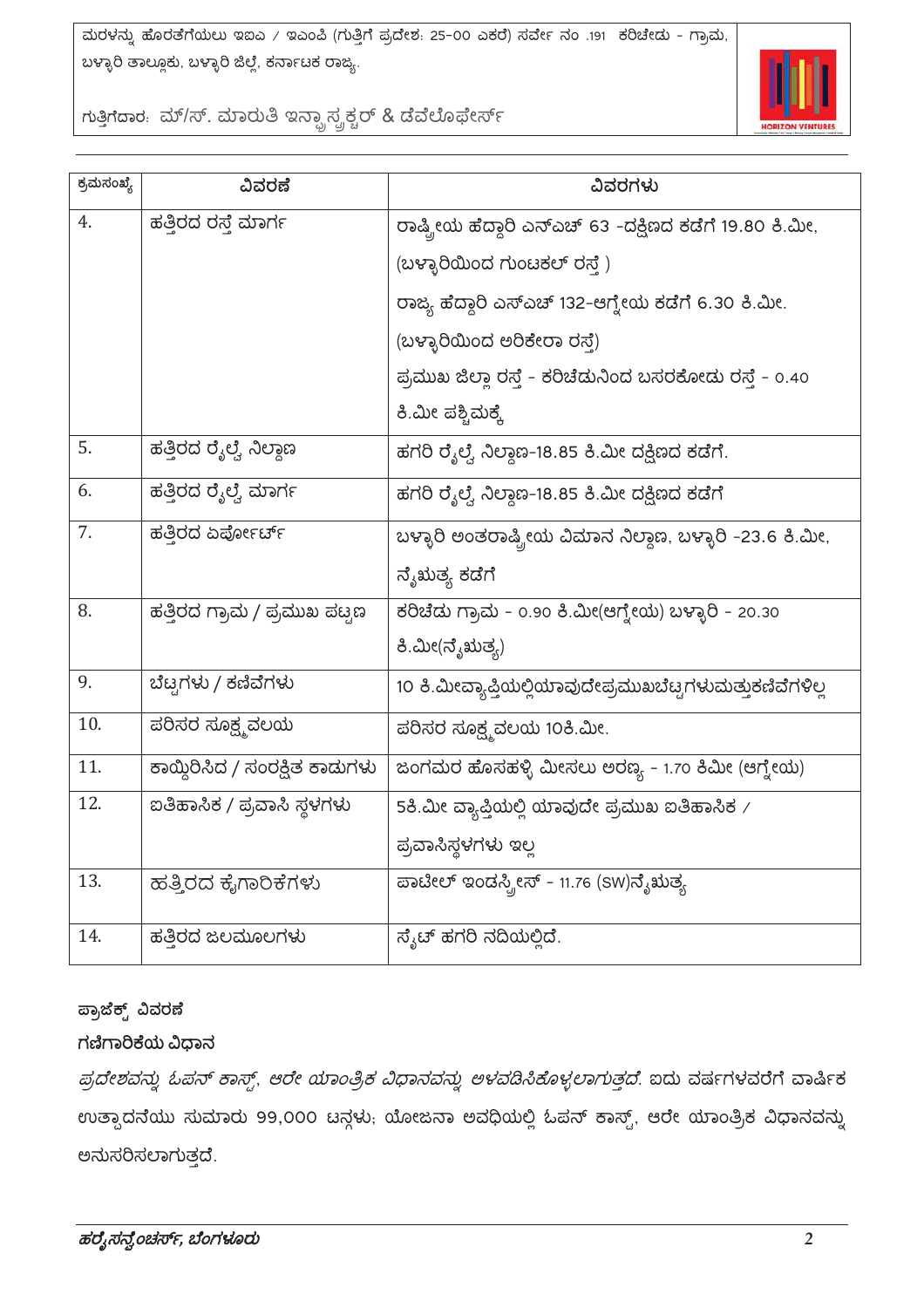

ಗುತ್ತಿಗೆದಾರ. ಮ್/ಸ್. ಮಾರುತಿ ಇನ್ಸ್ಟಾಸ್ಟ್ರಕ್ಚರ್ & ಡೆವೆಲೊಫೇರ್ಸ್

#### ಗಣಿ ನಿರೀಕ್ಷಿತ ಜೀವನ

ಈ ಸಂದರ್ಭದಲ್ಲಿ ಗಣಿ ಜೀವನವು 5 ವರ್ಷ ಅಥವಾ ಮೀಸಲು ಖಾಲಿಯಾಗುವವರೆಗೆ.

#### ಪರಿಕಲ್ಪನಾ ಗಣಿ ಯೋಜನೆ

5 ವರ್ಷಗಳ ಯೋಜನೆ ಅವಧಿಗೆ ವಾರ್ಷಿಕ 99,000 ಟನ್ ಉತ್ಪಾದನಾ ಸಾಮರ್ಥ್ಯವಾಗಿ ಸಾಮಾನ್ಯ ಮರಳಿನ ನಿಕ್ಷೇಪಗಳ ಆಧಾರದ ಮೇಲೆ, ಆದ್ದರಿಂದ ಮೀಸಲು ಖಾಲಿಯಾಗುವವರೆಗೂ ರೀಕ್ಷಿತ ಜೀವನ ಇರುತ್ತದೆ.

#### ತ್ಯಾಜ್ಯ ಉತ್ಪಾದನೆ ಮತ್ತು ವಿಲೇವಾರಿ

ತ್ಯಾಜ್ಯ/ಖನಿಜ ತಿರಸ್ಕರಿಸುವ ಸಂಸ್ಕರಣಾ ಸಾಧ್ಯತೆಗಳನ್ನು ಯೋಜನಾ ಅವಧಿಯಲ್ಲಿ ಪ್ರಸ್ತಾಪಿಸಲಾಗಿಲ್ಲ. ಉದ್ದೇಶಿತ ನಂತರದ ಕ್ವಾರಿ ಅವಧಿಯಲ್ಲಿ ಡಂಪಿಂಗ್ ಮಾಡುವ ಪ್ರಸ್ತಾಪವಿಲ್ಲ, ಮತ್ತು ಏಕಕಾಲೀನ ಬ್ಯಾಕ್ಸಿಲ್ಲಿಂಗ್ಅನ್ನು ಪ್ರಸ್ತಾಪಿಸಲಾಗಿದೆ.

#### ನೀರಿನ ಅವಶ್ಯಕತೆ ಮತ್ತು ಮೂಲ

ಯೋಜನೆಗೆ ಒಟ್ಟು ನೀರಿನ ಅವಶ್ಯಕತೆ 8.0 ಕೆಎಲ್ಡ ಆಗಿರುತ್ತದೆ, ಹತ್ತಿರದ ಬೋರ್ಬಾವಿ /ಟ್ಯಾಂಕರ್ಗಳಿಂದ ನೀರನ್ನು ಖರೀದಿಸುವ ಮೂಲಕ ಅಗತ್ಯವನ್ನು ಪೂರೈಸಲಾಗುತ್ತದೆ.

#### ಮಾನವ ಶಕ್ತಿ ಅವಶ್ಯಕ ತ

ಈ ಗಣಿ 22 ಜನರಿಗೆ ನೇರ ಉದ್ಯೋಗವನ್ನು ಒದಗಿಸುತ್ತದೆ ಮತ್ತು ಹಲವಾರು ಜನರಿಗೆ ಪರೋಕ್ಷ ಉದ್ಯೋಗವನ್ನು ನೀಡುತ್ತದೆ. ನೇರವಾಗಿ ಉದ್ಯೋಗದಲ್ಲಿರುವ ಮಾನವ ಶಕ್ತಿಯುನುರಿತ ವರ್ಗಕ್ಕೆ ಸೇರುತ್ತದೆ. ಸ್ಥಳೀಯ ಜನರಿಗೆ ಅವರ ಅರ್ಹತೆಗೆ ಅನುಗುಣವಾಗಿ ಆದ್ಯತೆ ನೀಡಲಾಗುತ್ತದೆ.

#### ಸ್ಕೆಟ್ ಮೂಲಸೌಕರ್ಯ

ಗಣಿ ತನ್ನದೇ ಆದ ಕಚೇರಿ ಆವರಣ, ಕ್ಯಾಂಟೀನ್, ಪ್ರಥಮ ಚಿಕಿತ್ಸಾ ಕೇಂದ್ರ ಇತ್ಯಾದಿಗಳನ್ನು ಹೊಂದಿದೆ. ಗಣಿ ಕಚೇರಿ ವೈರ್ಲೆಸ್ ಮತ್ತು ದೂರವಾಣಿ, ಇಂಟರ್ನೆಟ್ ಮತ್ತು ಇ-ಮೇಲ್ಸೌಲಭ್ಯಗಳೊಂದಿಗೆ ಉತ್ತಮ ಸಂಪರ್ಕ ಹೊಂದಿದೆ. ಗಣಿಯಂತ್ರೋಪಕರಣಗಳ ರಿಪೇರಿ ಮತ್ತು ನಿಯಮಿತ ನಿರ್ವಹಣೆಯನ್ನು ಕೈಗೊಳ್ಳಲು ಕಾರ್ಯಾಗಾರವನ್ನು ಒದಗಿಸಲಾಗಿದೆ.

ಅಸ್ತಿತ್ವದಲ್ಲಿರುವ ಸನ್ನಿವೇಶ

ಮೂಲ ಪರಿಸರ ಅಧ್ಯಯನಗಳು

#### ಹವಾಮಾನ ಮತ್ತು ಸುತ್ತುವರಿದ ಗಾಳಿಯ ಗುಣಮಟ್ಟ

ಸ್ಯೆಟ್ನಲ್ಲಿ ಉತ್ಪತ್ತಿಯಾದ ಹವಾಮಾನ ಮಾಹಿತಿಯ ಸಾರಾಂಶ (ಜನವರಿ 2020 ರಿಂದ ಡಿಸೆಂಬರ್ 2020)

| ತಾಪಮಾನ(°C)          | 15.6 to $31.3^{\circ}$ C |
|---------------------|--------------------------|
| ಸಾಪೇಕ್ಷ ಆರ್ದ್ರತೆ(%) | 44% to 75%               |
| ಗಾಳಿಯ ದಿಕ್ಕು        | W                        |
| ಶಾಂತಗಾಳಿ%           | 26.55%                   |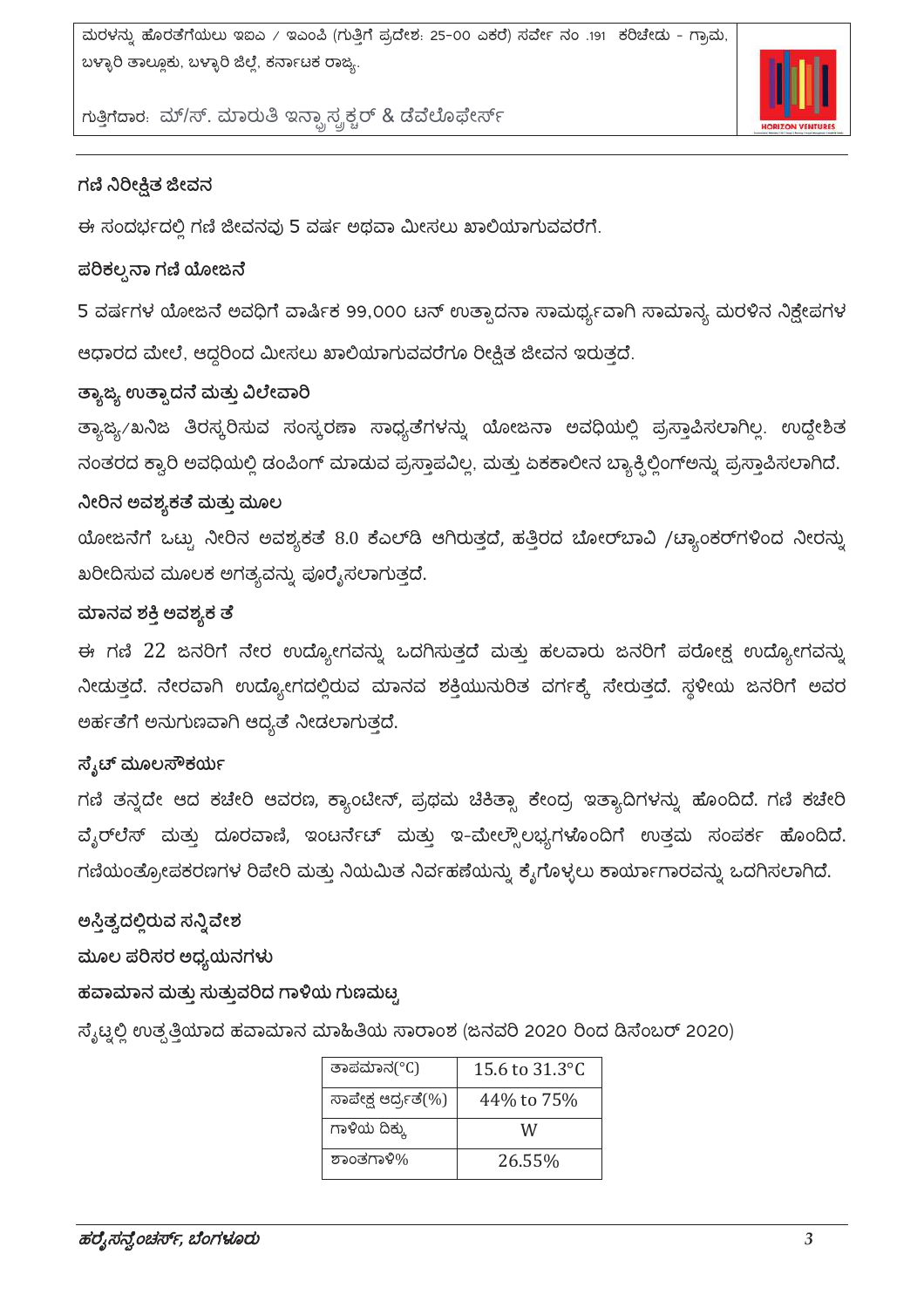

ಗುತ್ತಿಗೆದಾರ. ಮ್/ಸ್. ಮಾರುತಿ ಇನ್ಫ್ರಾಸ್ಟ್ರಕ್ಚರ್ & ಡೆವೆಲೊಫೇರ್ಸ್

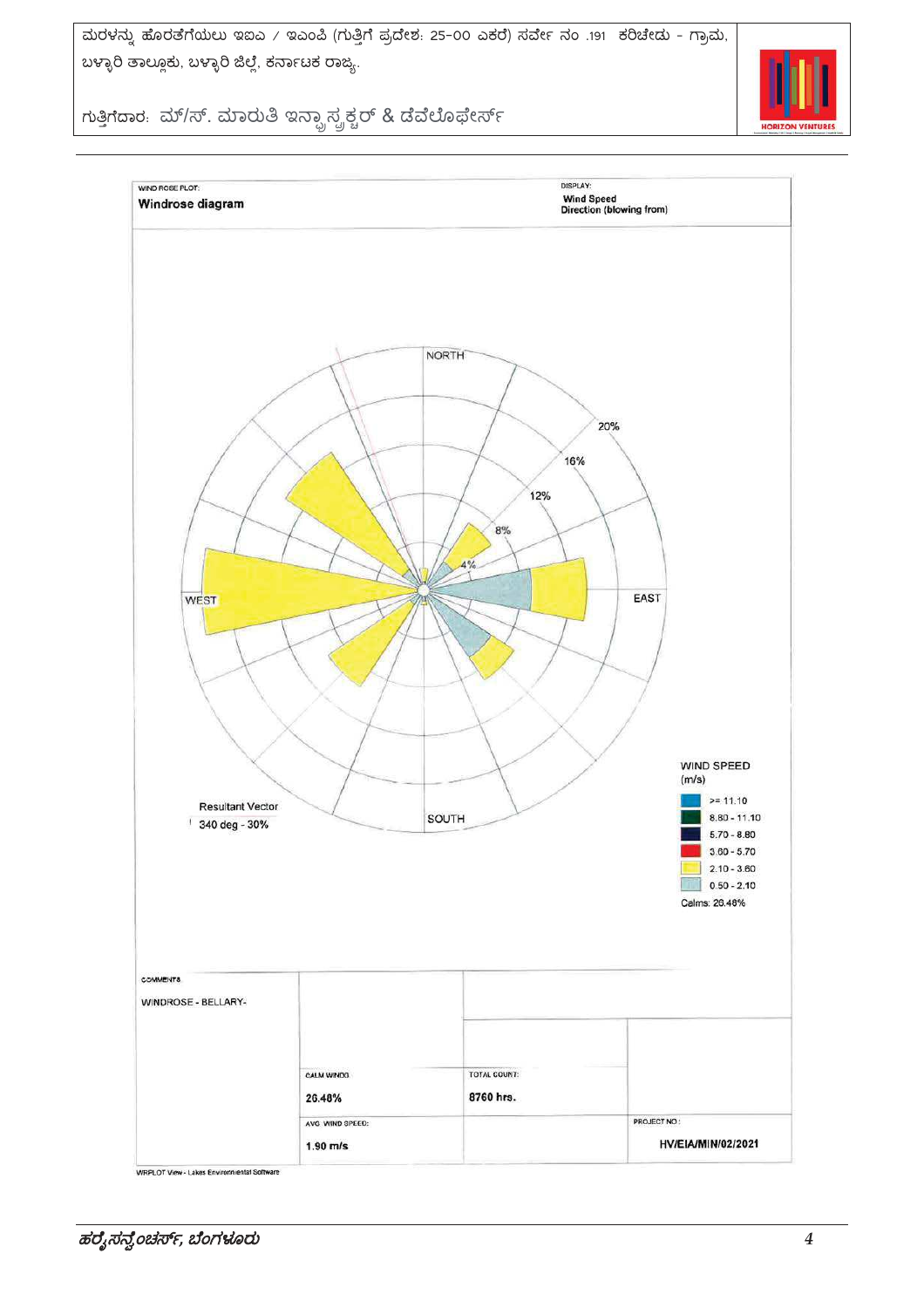

ಗುತ್ತಿಗೆದಾರ. ಮ್/ಸ್. ಮಾರುತಿ ಇನ್ಸ್ಟಾಸ್ಟ್ರಕ್ಚರ್ & ಡೆವೆಲೊಫೇರ್ಸ್

## ಸುತ್ತುವರಿದ ವಾಯು ಗುಣಮಟ್ಟದ ಸ್ಥಿತಿ

ಫಲಿತಾಂಶಗಳಿಂದ, ಎಲ್ಲಾ ಮೇಲ್ವಿಚಾರಣಾ ಸ್ಥಳಗಳಲ್ಲಿನ PM10, PM2.5, SO2, ಮತ್ತು Noxಗೆ ಸಂಬಂಧಿಸಿದಂತೆ ಸುತ್ತುವರಿದ ಗಾಳಿಯ ಗುಣಮಟ್ಟವು ಸಿಪಿಸಿಬಿ ನಿರ್ದಿಷ್ಟಪಡಿಸಿದ ಅನುಮತಿಸುವ ಮಿತಿಯಲ್ಲಿದೆ ಎಂದು ಗಮನಿಸಲಾಗಿದೆ.

### ಸುತ್ತುವರಿದ ಶಬ್ದ ಮಟ್ಟಗಳು

9 ಮೇಲ್ವಿಚಾರಣಾ ಸ್ಥಳಗಳಲ್ಲಿ ಸುತ್ತುವರಿದ ಶಬ್ದಮಟ್ಟದ ಮೇಲ್ವಿಚಾರಣೆಯನ್ನು ನಡೆಸಲಾಯಿತು, ಅವುಗಳನ್ನು ಸುತ್ತುವರಿದ ಗಾಳಿಯ ಗುಣಮಟ್ಟದ ಮೇಲ್ವಿಚಾರಣೆಗೆ ಆಯ್ಕೆ ಮಾಡಲಾಗಿದೆ. ಮೇಲ್ವಿಚಾರಣೆಯ ಫಲಿತಾಂಶಗಳು ಮಿತಿಯಲ್ಲಿವೆ.

#### ಜ್ಶೆವಿಕ ಪರಿಸರ

10 ಕಿ.ಮೀ ವ್ಯಾಪ್ತಿಯಲ್ಲಿ ರಾಷ್ಟ್ರೀಯ ಉದ್ಯಾನ, ವನ್ಯಜೀವಿ ಅಭಯಾರಣ್ಯ ಮತ್ತು ಜೀವಗೋಳ ಮೀಸಲು ಇಲ್ಲ.

### ಪ್ರಸ್ತಾವಿತ ಜೈವಿಕ ಪರಿಸರ ಸಂರಕ್ಷಣಾ ಕ್ರಮಗಳು

- ಗಣಿ ಗುತ್ತಿಗೆ ಪ್ರದೇಶದ ಸುತ್ತಲೂ ಮತ್ತು ಸಾರಿಗೆ ರಸ್ತೆಯ ಉದ್ದಕ್ಕೂ ದಪ್ಪ ಹಸಿರು ಪಟ್ಟಿಯನ್ನು ಅಭಿವೃದ್ಧಿಪಡಿಸಲಾಗುವುದು.
- ಖನಿಜ ಸಾರಿಗೆ ರಸ್ತೆಯ ಆವರ್ತಕ ನಿರ್ವಹಣೆ
- ಖನಿಜ ಸಾರಿಗೆ ರಸ್ತೆಯಲ್ಲಿ ಮೊಬ್ಶೆಲ್ ಟ್ಯಾಂಕರ್ ನಿಯಮಿತವಾಗಿ ನೀರನ್ನು ಸಿಂಪಡಿಸುವುದು
- ಸಾಗಿಸುವ ಖನಿಜ ಟ್ರಕ್**ಗಳು** ಓವರ್ಲೋಡ್ ಆಗುವುದನ್ನು ತಪ್ಪಿಸಲು ನಿಗದಿತ ಪ್ರಮಾಣದಲ್ಲಿ ಮಾತ್ರಲೋಡ್ಮಾಡಲಾಗುತ್ತದೆ ಮತ್ತು ಸೋರಿಕೆ ತಪ್ಪಿಸಲು ಟಾರ್ಪಾಲಿನ್ನಿಂದ ಮುಚ್ಚಲಾಗುತ್ತದೆ.

#### ಸಾಮಾಜಿಕ-ಆರ್ಥಿಕ ಪರಿಸರ

- ನ್ಯೆಸರ್ಗಿಕ ಮರಳು ಯಾವುದೇ ವಾಸ ಸ್ಥಳ ಅಥವಾ ಪಟ್ಪಾಭೂಮಿ ಇಲ್ಲ. ಯೋಜನೆಯಲ್ಲಿ ಯಾವುದೇ ಪುನರ್ವಸತಿ ಇಲ್ಲ.
- ಈ ಗಣಿ 22 ಜನರಿಗೆ ನೇರ ಉದ್ಯೋಗವನ್ನು ಒದಗಿಸುತ್ತದೆ ಮತ್ತು ಹಲವಾರು ಜನರಿಗೆ ಪರೋಕ್ಷ ಉದ್ಯೋಗವನ್ನು ನೀಡುತ್ತದೆ. ನೇರವಾಗಿ ಉದ್ಯೋಗದಲ್ಲಿರುವ ಹೆಚ್ಚಿನ ಮಾನವ ಶಕ್ತಿನುರಿತ ವರ್ಗಕ್ಕೆ ಸೇರುತ್ತದೆ ಮತ್ತು ಆಯಾ ವಿತರಣೆ / ಸಂಖ್ಯೆಗಳನ್ನು ಅನುಸರಿಸುತ್ತದೆ. ಸ್ಥಳೀಯ ಜನರಿಗೆ ಅವರ ಅರ್ಹತೆಗೆ ಅನುಗುಣವಾಗಿ ಆದ್ಯತೆ ನೀಡಲಾಗುವುದು.
- ನ್ಶೆಸರ್ಗಿಕ ಮರಳು ಅಗತ್ಯಗಳನ್ನು ಪೂರೈಸಲು ಅಸ್ತಿತ್ವದಲ್ಲಿರುವ ಮೂಲಸೌಕರ್ಯ ಸೌಲಭ್ಯಗಳು ಸಾಕಷ್ತಿವೆ. ಆದಾಗ್ಯೂ, ಹತ್ತಿರದ ಹಳ್ಳಿಗಳಲ್ಲಿ ನೈರ್ಮಲ್ಯ, ಕುಡಿಯುವ ನೀರಿನ ಸೌಲಭ್ಯ, ಸಾರಿಗೆ ರಸ್ತೆ ಮುಂತಾದ ನಾಗರಿಕ ಸೌಲಭ್ಯಗಳ ಸುಧಾರಣೆಗೆ ಗಣಿ ನಿರ್ವಹಣೆ ಸಿಇಆರ್ನ ಭಾಗವಾಗಿ ಪ್ರಯತ್ನಗಳನ್ನು ತೆಗೆದುಕೊಳ್ಳುತ್ತದೆ.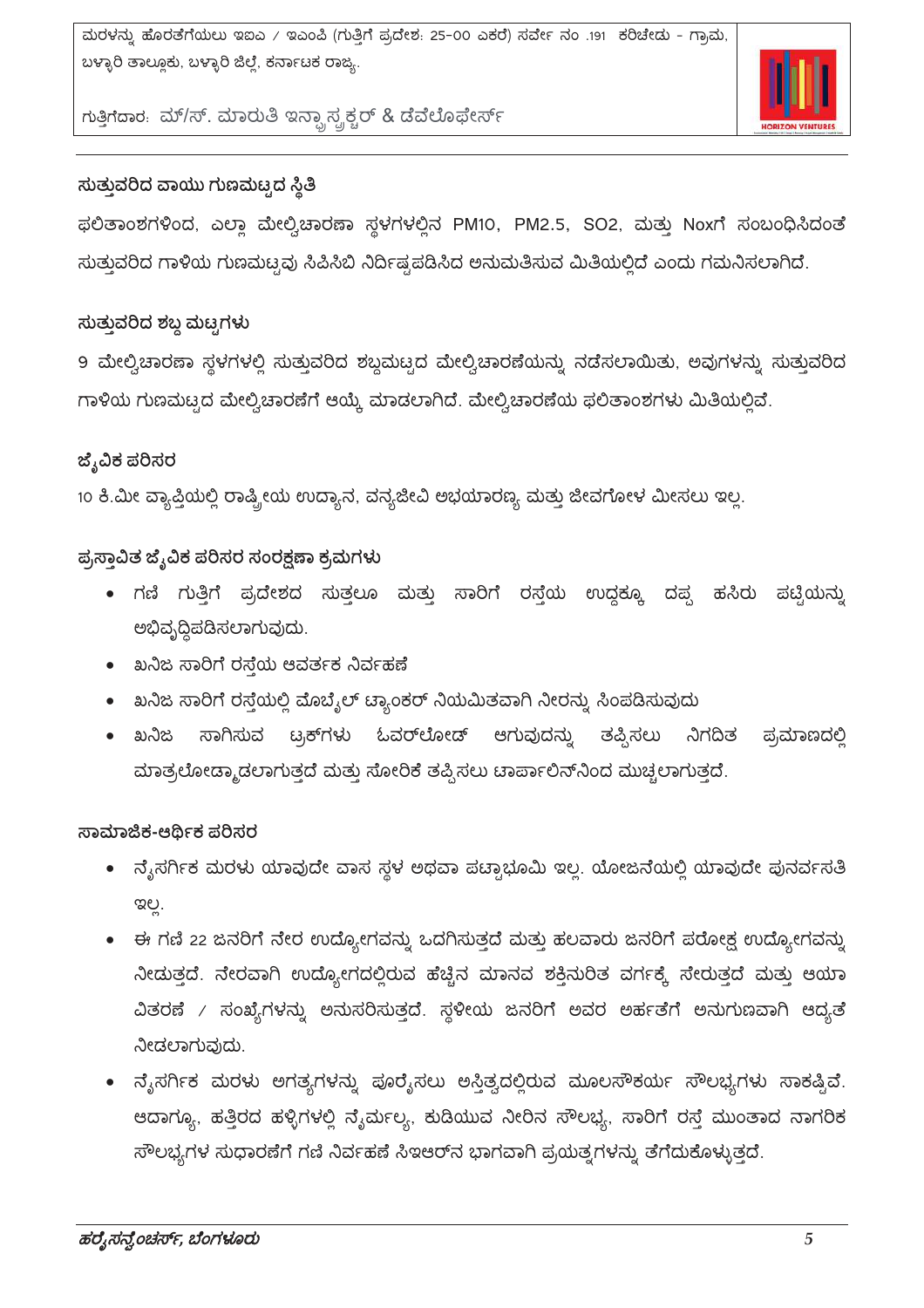

ಗುತ್ತಿಗೆದಾರ. ಮ್/ಸ್. ಮಾರುತಿ ಇನ್ಫ್ರಾಸ್ಟ್ರಕ್ಚರ್ & ಡೆವೆಲೊಫೇರ್ಸ್

#### ಪರಿಸರ ಮಾನಿಟರಿಂಗ್ ಪ್ರೋಗ್ರಾಂ

ಗಣಿ ವ್ಯವಸ್ಥಾಪಕರ ನಿಯಂತ್ರಣದಲ್ಲಿ ಗಣಿಯಲ್ಲಿ ಪರಿಸರ ನಿರ್ವಹಣಾ ಕೋಶ (ಇಎಂಸಿ) ಸ್ಥಾಪಿಸಲಾಗುವುದು. ಪರಿಸರ ನಿರ್ವಹಣಾ ಕ್ಷೇತ್ರದಲ್ಲಿ ನಿಯಮಿತ ಮತ್ತು ಆವರ್ತಕ ಕ್ಷೇತ್ರದಲ್ಲಿ ಸಾಕಷ್ಟು ಅರ್ಹತೆ ಮತ್ತು ಅನುಭವ ಹೊಂದಿರುವ ಪರಿಸರ ಅಧಿಕಾರಿ ಇಎಂಸಿಗೆ ನೇತೃತ್ವ ವಹಿಸಲಿದ್ದಾರೆ. ಸುತ್ತುವರಿದ ಗಾಳಿಯ ಗುಣಮಟ್ಟ, ಅಂತರ್ಜಲ ಆಳ, ನೀರಿನ ಗುಣಮಟ್ಟ, ಸುತ್ತುವರಿದ ಶಬ್ದಮಟ್ಟಗಳು, ಮಣ್ಣಿನ ಗುಣಮಟ್ಟ, ಸಿಎಸ್ಆರ್ ಚಟುವಟಿಕೆಗಳು ಇತ್ಯಾದಿಗಳ ಪರಿಸರ ಮೇಲ್ವಿಚಾರಣೆಯನ್ನು MOEF ಮಾನ್ಯತೆಪಡೆದ ಏಜೆನ್ಸಿಗಳ ಮೂಲಕ ಕೈಗೊಳ್ಳಲಾಗುವುದು ಮತ್ತು ವರದಿಗಳನ್ನು MoEF & CC ಯಕೆಎಸ್ಪಿಸಿಬಿ / ಪ್ರಾದೇಶಿಕ ಕಚೇರಿಗೆ ಸಲ್ಲಿಸಲಾಗುತ್ತದೆ.

#### ಅಪಾಯದ ಮೌಲ್ಯಮಾಪನ ಮತ್ತು ದುರಂತ ನಿರ್ವಹಣಾ ಯೋಜನೆ

ನೈಸರ್ಗಿಕ ಮರಳು ಗಣಿಗಾರಿಕೆ ಯೋಜನೆಯಲ್ಲಿನ ಅಪಾಯದ ಮೌಲ್ಯಮಾಪನವು ಇಳಿಜಾರಿನ ವೈಫಲ್ಯ, ಎಚ್ಇಎಂಎಂನ ಚಲನೆ, ಮೇಲ್ಮ್ಗೆ ನೀರಿನಿಂದ ಉಂಟಾಗುವ ಪ್ರವಾಹ, ಧೂಳಿನ ಅಪಾಯಗಳು, ಡೀಸೆಲ್ಲನರೇಟರ್ಸೆಟ್ಗಳ ಬಳಕೆಗೆ ಸಂಬಂಧಿಸಿದ ಅಪಾಯಗಳು ಮತ್ತು ಕೆಳಬೆಂಚುಗಳ ಪ್ರವಾಹ ಮತ್ತು ಅದಕ್ಕೆ ಅನುಗುಣವಾಗಿ ಉಪ ಶಮನ ಕ್ರಮಗಳನ್ನು  $\alpha$ ಐಎ / ಇಎಂಪಿ ವರದಿಯಲ್ಲಿ ಸೂಚೆಸಲಾಗಿದೆ.

#### ಯೋಜನೆಯ ಲಾಭಗಳು

ನ್ಶೆಸರ್ಗಿಕ ಮರಳು ಗಣಿಗಾರಿಕೆ ಯೋಜನೆಯು ಹೆಚ್ಚುವರಿ ಉದ್ಯೋಗಾವಕಾಶಗಳನ್ನು ಸೃಷ್ಟಿಸುತ್ತದೆ ಮತ್ತು ಇದು ಅಂತಿಮವಾಗಿ ಹತ್ತಿರದ ಹಳ್ಳಿಗಳ ಜನರಜೀವನ ಮಟ್ಟದಲ್ಲಿ ಸುಧಾರಣೆಗೆ ಕಾರಣವಾಗುತ್ತದೆ. ಈ ಸಿಇಆರ್ ನೀತಿಗೆ, ಅನುಗುಣವಾಗಿ. ಮ್⁄ಸ್. ಮಾರುತಿ ಇನ್ಫ್ರಾಸ್ಪ್ರಕ್ಚರ್ ೩ ಡೆವೆಲೊಫೇರ್ಸ್, ಈ ಕೆಳಗಿನ ಕ್ಷೇತ್ರಗಳಲ್ಲಿ ಸಮುದಾಯ ಕಲ್ಯಾಣ ಚಟುವಟಿಕೆಗಳನ್ನು ನಡೆಸಲಿದ್ದಾರೆ.

- ಸಮುದಾಯದ ಅಭಿವ್ರದಿ
- ಶಿಕ್ಷಣ
- ಆರೋಗ್ಯರಕ್ಷಣೆ
- ಒಳಚರಂಡಿ ಮತ್ತು ನ್ಯೆರ್ಮಲ್ಯ
- ರಸ್ತೆಗಳು

ವರ್ಷಕ್ಕೆ ರೂ. 0.99 ಲಕ್ಷ ಹತ್ತಿರದ ಹಳ್ಳಿಗಳಲ್ಲಿ ಸಾಮಾಜಿಕ-ಆರ್ಥಿಕ ಕಲ್ಯಾಣ ಚಟುವಟಿಕೆಗಳ ಅನುಷ್ಠಾನಕ್ಕೆ ಮರುಕಳಿಸುವ ವೆಚ್ಚವಾಗಿ.